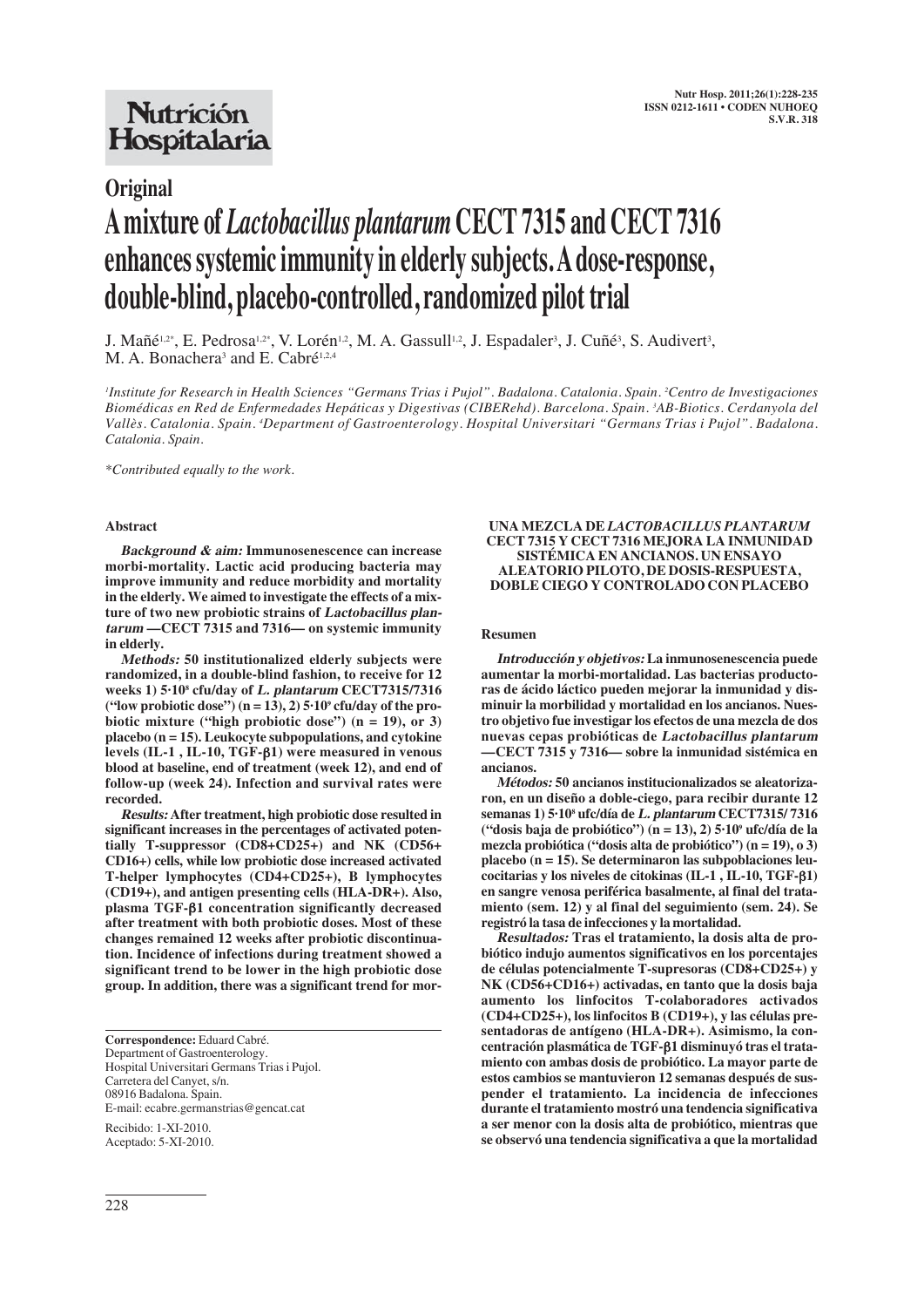**tality to be greater in the placebo group vs. both probiotic groups.**

**Conclusions: Depending on the dose, L. plantarum CECT7315/7316 have different immune-enhancing effects in elderly subjects. These effects might result in a better clinical outcome.**

(*Nutr Hosp.* 2011;26:228-235)

#### **DOI:10.3305/nh.2011.26.1.5112**

Key words: *Immune cells. Cytokines. Aging. Probiotics.* Lactobacillus plantarum.

#### **Introduction**

Some lactic acid bacteria strains are defined as probiotic as far as they are able to confer a variety of physiologic benefits to the host.1 Dietary supplementation with certain *Bifidobacteria* and *Lactobacilli* strains has been proven to be useful in the management of several gastrointestinal disorders such as acute infectious and antibiotic associated diarrhea in children<sup>2,3</sup> and adults, $4$ ulcerative colitis,<sup>5,9</sup> pouchitis,<sup>10,11</sup> and irritable bowel syndrome.<sup>12,13</sup> Also, they have been reported to be useful in protecting children from allergic illnesses, $14,15$  and in the prevention of bacterial, fungal or viral infections.<sup>16,17</sup>

Human studies have revealed that probiotic bacteria can have an influence on the host's immune system. Some components of the immune response, including phagocytosis, natural killer (NK) cell activity and mucosal IgA production (especially in children), can be improved by some probiotic bacteria.18,19 Other components, including lymphocyte proliferation, the production of cytokines and antibodies other than IgA appear less sensitive to probiotics.18,19

It is well characterized that aging involves an involution and decreases the capacity to mediate effective immune responses to vaccination and invading pathogens.20,21 Immunosenescence has been associated to a decrease of mature T cell numbers, changes of NK and dendritic cell proportions, and loss of diversity of B cells in the blood of the elderly.20,22 Moreover, aging causes a decline in cell-mediated cytotoxic and phagocytic responses, and increases circulating levels of proinflammatory cytokines.20 Clinically, these changes potentially increase morbidity and mortality in elderly individuals through an increased rate of infections, malignancy, and autoimmunity-related disorders.<sup>21</sup>

Intervention trials in elderly subjects have shown that oral supplementation with *Bifidobacterium lactis* HN019 significantly increases the proportion of total, helper (CD4+) and activated (CD25+) lymphocytes in peripheral blood.23 In addition, *Lactobacillus rhamnosus* HN001 enhanced the *ex vivo* phagocytic capacity of polymorphonuclear leukocytes, as well as the tumoricidal activity of NK cells in these individuals.24 Furthermore, it has been shown that elderly people receiv**fuera mayor el grupo placebo vs. ambos grupos tratados con probiótico.**

**Conclusiones: Dependiendo de la dosis, L. plantarum CECT7315/7316 tiene distintos efectos inmunoestimulantes en ancianos. Dichos efectos podrían contribuir a una mejor evolución clínica.**

(*Nutr Hosp.* 2011;26:228-235)

#### **DOI:10.3305/nh.2011.26.1.5112**

Palabras clave: *Inmunocitos. Citokinas. Envejecimiento. Probióticos.*Lactobacillus plantarum.

ing fermented milk with *Lactobacillus casei* DN-114001 reduce the duration of upper respiratory tract infections.25,26 Therefore, functional foods containing probiotics might have a particular applicability in elderly population.

The present study primarily aimed to investigate the effects on systemic immunity of a mixture of two new probiotic strains of *Lactobacillus plantarum* —CECT 7315 and CECT 7316— at two different dosages, in institutionalized elderly subjects by means of a randomized, double-blind, placebo-controlled pilot trial. Clinical outcomes including infection and survival rates were also recorded.

#### **Subjects and methods**

#### *Probiotic strains*

Two new strains of *L. plantarum* showing probiotic properties<sup>27</sup> (CARINSA, Barcelona, Spain) were used in this trial. They were originally isolated from the feces of an infant, and identified in the Spanish Collection of Type Cultures (CECT) as CECT 7315 and CECT 7316. Both strains showed a high survival rate both in acidic conditions and in presence of bile acids *in vitro.*<sup>27</sup> Also, they showed a high capacity of adherence to pig intestinal cells in culture, doubling those of *L. reuteri* and *L. rhamnosus GG*, and their pathogen antagonism is quite similar to that of *L. rhamnosus GG*27. For the purposes of the present trial both strains were mixed at a 1:1 ratio.

#### *Subjects and trial design*

This trial was conducted, in winter 2006 and spring 2007, in subjects older than 65, institutionalized in two geriatric centers in the metropolitan area of Barcelona, Spain: "Llars Mundet" (Barcelona, Spain) and "Centre Assistencial Dr. Emili Mira" (Sta. Coloma de Gramenet, Spain). Exclusion criteria were 1) suffering from any acute illness during the previous month, 2) having a neoplastic disease, 3) a life expectancy lower than 6 months, 4) documented intolerance to milk or dairy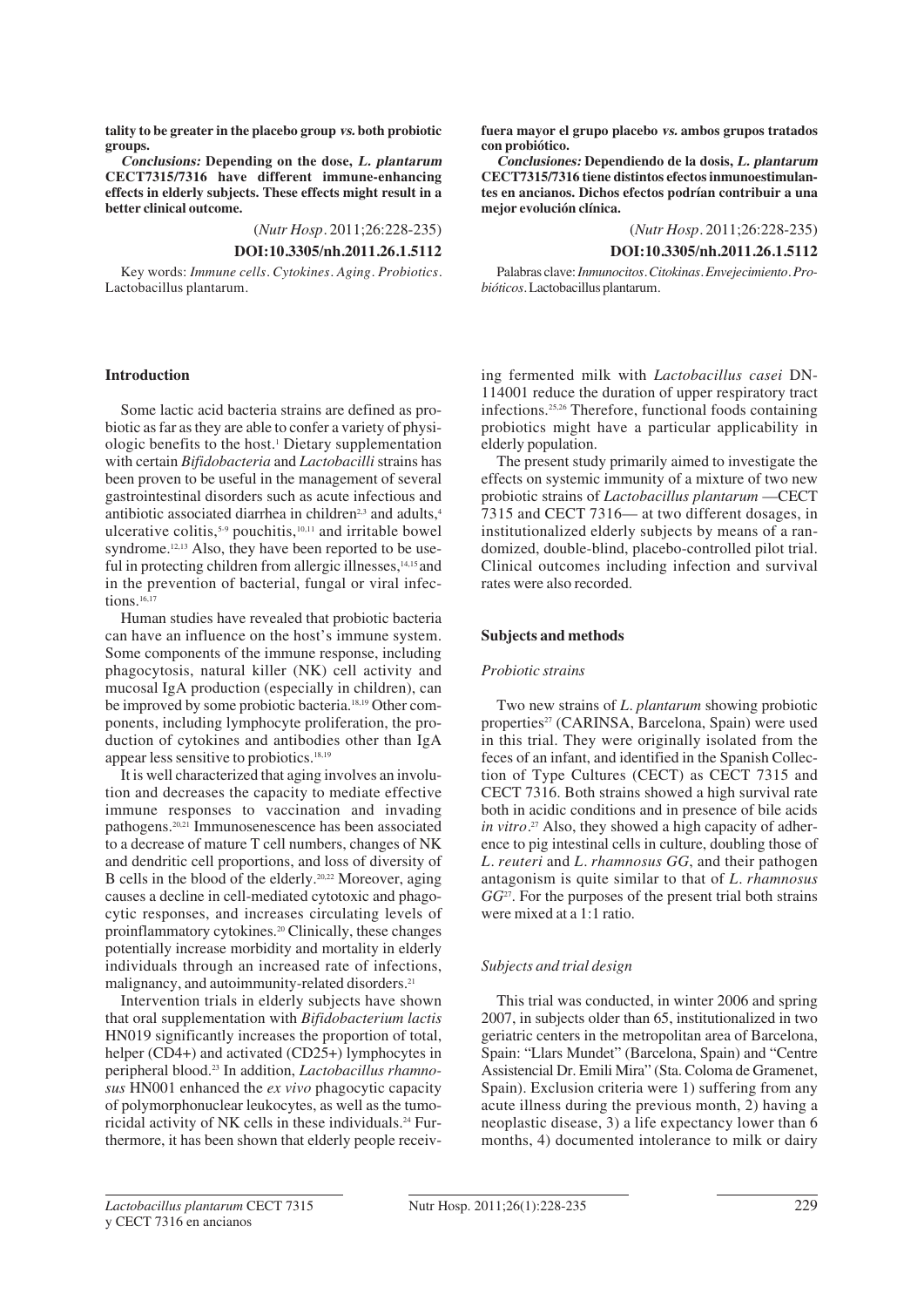products, 5) swallowing disturbances, and 6) use of antibiotics, probiotics, nutritional supplements and/or functional foods in the previous month.

Subjects were randomized to receive, in a doubleblind fashion, either 1) 5·108 cfu/day of the *L. plantarum* CECT7315/7316 mixture in 20 g of powdered skimmed milk ("low probiotic dose"), 2) 5·109 cfu/day of the probiotic mixture in the same vehicle ("high probiotic dose"), or 3) vehicle alone (placebo). Randomization was performed in separate lists for each participating center. Both probiotic preparations and placebo were presented in identical vacuum sealed sachets, and administered as single daily dose, diluted in 200 mL of water or other cold drink, for 12 weeks. Subjects were then followed for a period of 12 additional weeks (follow-up period).

Medical visits were performed at baseline, and every 4 weeks until the end of the follow-up period (week 24). Clinical anamnesis (with particular reference to infections) and physical examination were carried out at every visit. Infection was defined as either 1) a febrile episode with a definite clinical focus and/or microbiologically confirmed etiology, or 2) a febrile episode without clinical focus or positive culture, but requiring empirical antibiotic therapy.

The body mass index (BMI), and the Barthel index to assess the functional capacity for daily living activities,<sup>28</sup> were measured at baseline, and weeks 12 (end of the treatment period) and 24 (end of follow-up). Also, fasting venous blood samples were obtained at these time points for routine laboratory analysis, and immunological parameters evaluation (see below).

#### *Blood immunological parameters*

The effect of the probiotic mixture on blood immunological parameters was the primary end point of this trial. As mentioned, they were measured at baseline, at the end of the treatment period (week 12), and at the end of the follow-up period (week 24).

#### *Assessment of blood leukocyte subpopulations*

Leukocytes were obtained from heparinized whole blood samples by means of Lymphoprep<sup>TM</sup> (Axis-Shield, Oslo, Norway) gradient centrifugation. After being washed in cool PBS, freshly isolated leukocytes were incubated for 15 min. in darkness with fluorochrome-conjugated mouse antibodies in two separate tubes. In the first one, different subsets of T cells, active or not, were labeled with anti-CD3-PECy5, anti-CD4-FITC, anti-CD8-APC and anti-CD25-PE (BD Biosciences, San José, CA, USA). In the second tube, total T cells, NK cells, B cells and antigen-presenting cells were stained by anti-CD3-FITC, anti-CD56/16- PE, anti-CD19-APC, and anti-HLA-DR-PECy5 (BD Biosciences, San José, CA, USA), respectively. Phenotypic assessment was performed by flow cytometry using a FACScalibur cytometer (Becton Dickinson, Frankin Lakes, NJ, USA).

#### *Plasma cytokine measurements*

Plasma concentrations of IL-1 and IL-10 were measured by BDTM Cytometric Beat Array Human Soluble Proteins Flex Set assays (BD Biosciences, San Diego, USA) according to the manufacturer's protocols. The beat analyses were resolved in FL3 and FL4 channels of the BD FACScalibur flow cytometer (BD Biosciences, San José, CA, USA). Analyses of sample data were performed using FCAP Array<sup>TM</sup> software (BD Biosciences, San José, CA, USA).

Plasma concentrations of TGF-β1 were evaluated using a commercially available ELISA kit (Deltaclon, Madrid, Spain) following the manufacturer's instructions. Plasma samples were acidified with HCl 1 M, and diluted to 1:50 prior to analysis. All measurements were performed in duplicated.

#### *Ethical considerations*

All subjects gave their informed consent to participate in the study before randomization. The trial was performed under the norms of the Helsinki's Declaration, and was approved by the Ethical Committees of the Institute for Research in Biomedical Sciences Germans Trias i Pujol, and the participating centers.

#### *Statistical analysis*

Data are expressed as median plus interquartile range (IQR) for quantitative parameters, and as frequencies for qualitative variables.

Comparisons of quantitative variables among groups were performed by means of the Kruskal-Wallis non-parametric test (with post-hoc Mann-Whitney U test). Quantitative variables among groups were compared with the Chi2 test. Changes in quantitative variables within groups were assessed by means of the Wilcoxon rank-sum test for repeated measures. All statistical analyses were performed using the SPSS 12.0 package for Windows (SPSS, Chicago, IL, USA). Pvalues below 0.05 were considered as significant.

#### **Results**

A total of 60 individuals were assessed for eligibility and randomized  $(n = 20$  for each therapeutic group). Unfortunately, however, 10 subjects withdrew their consent within the first 72 hours after randomization. Thus, 50 subjects were finally included in the study (fig  $1$ ).<sup>29</sup> There were no differences among the therapeutic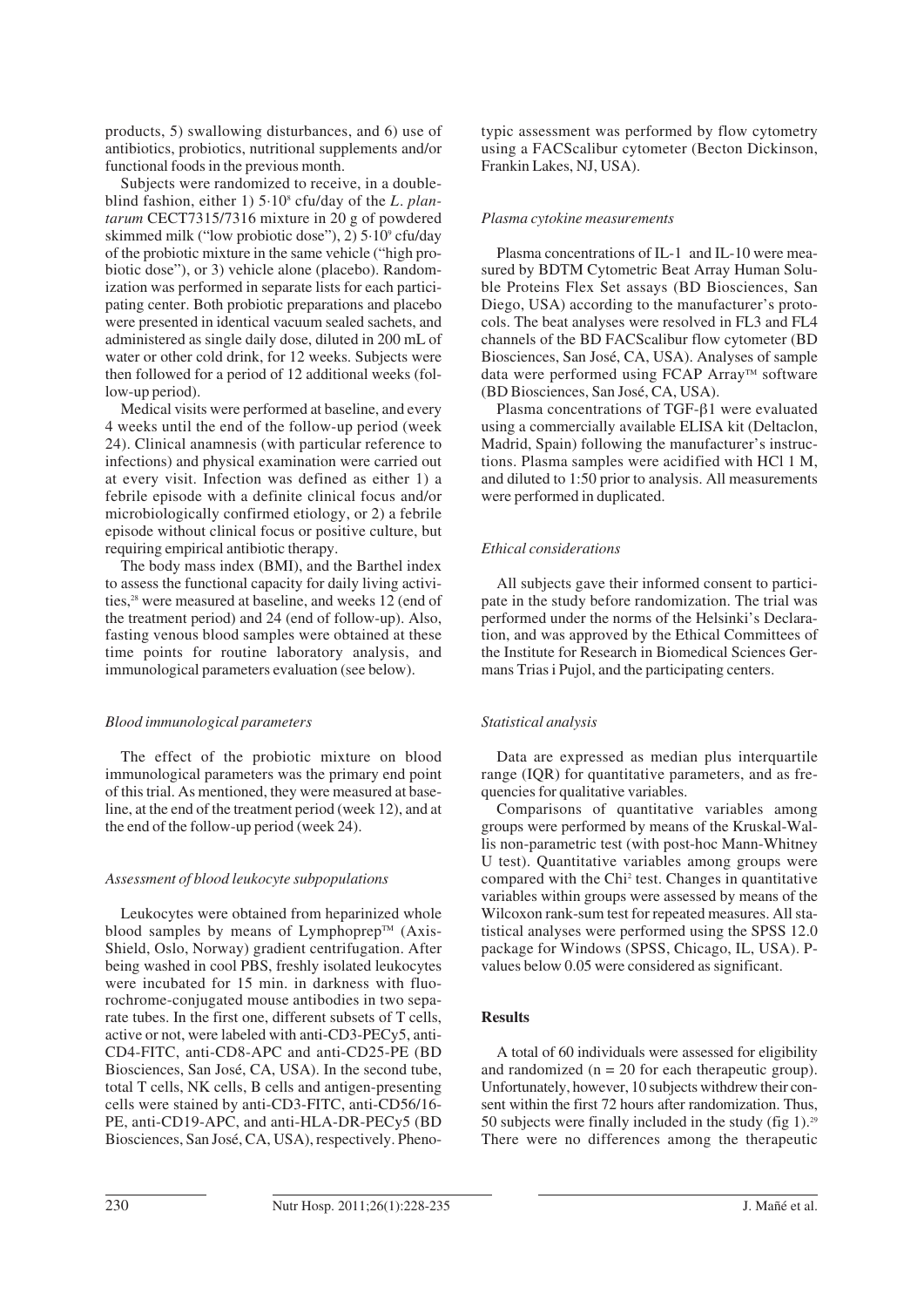

groups at baseline, regarding demographics, BMI, Barthel index, and routine laboratory parameters (table I). No adverse events attributable to the trial supplements were recorded.

#### *Immunological parameters*

Immunological parameters —the main end-point of the study— could be only assessed in those individuals surviving the treatment period (15 in the placebo group, 13 in the low-dose probiotic group, and 19 in the high-dose probiotic group) (fig. 1).

#### *Blood leukocyte subpopulations*

Baseline percent values of the different cell phenotypes were similar among the three therapeutic groups (table II). *L. plantarum* CECT 7315/7316 induced different changes in blood leukocyte subpopulations depending on the dose of probiotic administered. At the end of the treatment (week 12) high dose resulted in significant increases in the percentages of activated potentially T-suppressor (CD8+CD25+) and NK (CD56+CD16+) cells, while low dose induced increases in activated T-helper lymphocytes (CD4+ CD25+), B lymphocytes (CD19+), and antigen presenting cells (HLA-DR+) (table II). Of note, most of these changes remained at the end of the follow-up

period (week 24), 12 weeks after probiotic treatment cessation (table II).

#### *Plasma cytokine concentrations*

Plasma concentrations of both IL-1 and IL-10 were undetectable at every time point in all therapeutic groups. Plasma TGF-β1 levels were similar at baseline among the three groups. A significant decrease in TGF-β1 concentration was observed after treatment with both probiotic doses, and at the end of follow-up period, while no change was observed in the placebo group (fig. 2).

#### *Clinical outcomes*

Seven subjects of the placebo group developed infections: 4 of them during the 12-week therapeutic period (3 fatal cases of pneumonia, one case of urinary tract infection), and 3 during the follow-up period (acute bronchitis in 2 cases, urinary tract infection in one case). Five individuals of the group treated with low probiotic suffered from infections: 3 during the treatment period (pneumonia in 2 cases, acute bronchitis in one) and 2 during the follow-up (acute bronchitis, middle otitis). Three subjects in the high probiotic dose suffered from infections during the follow-up (acute bronchitis in 2, urinary tract infection in one). The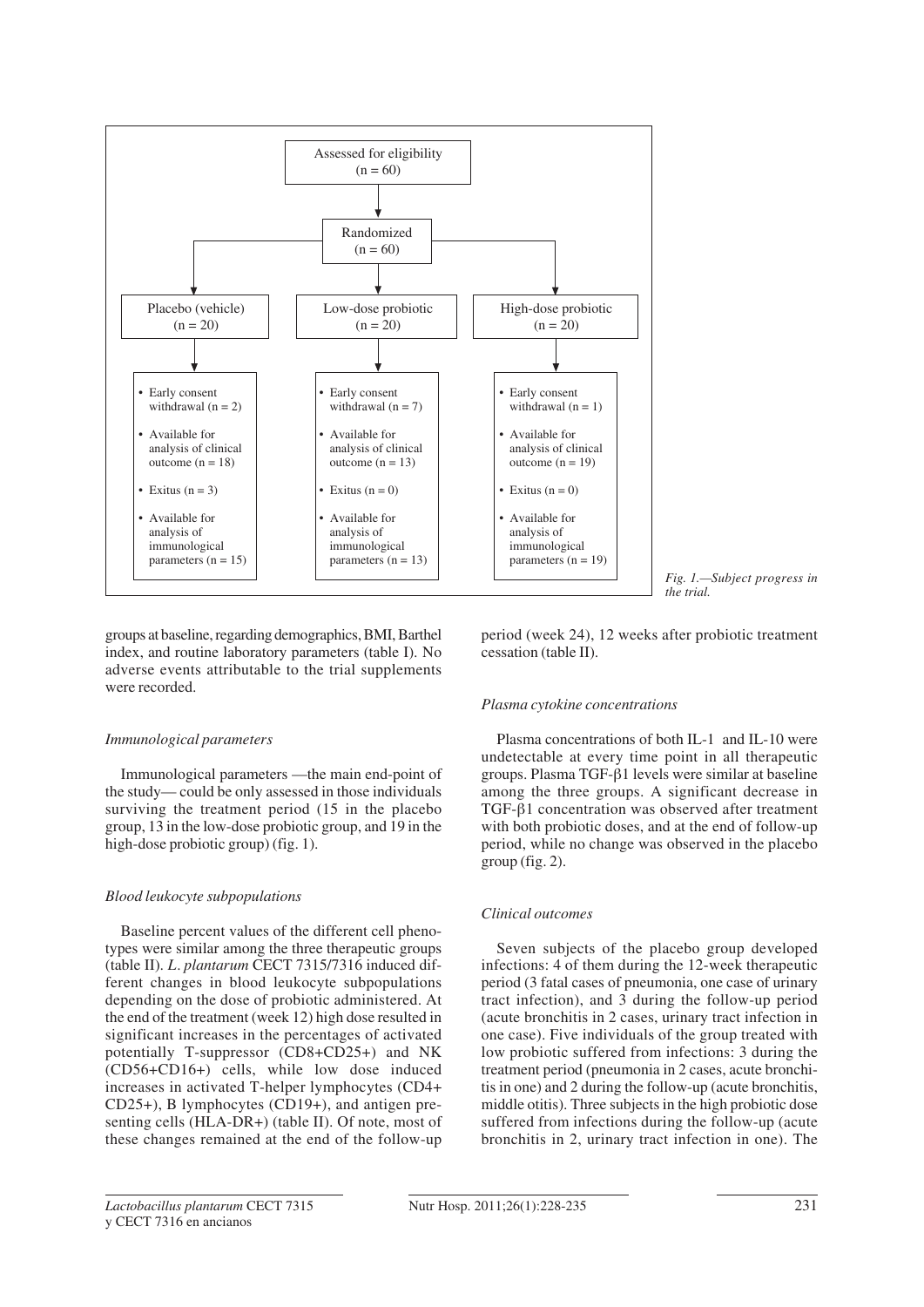| <b>Table I</b><br>Baseline characteristics of the three therapeutic groups |                     |                               |                                |           |  |  |
|----------------------------------------------------------------------------|---------------------|-------------------------------|--------------------------------|-----------|--|--|
|                                                                            | $Placebo (n = 18)$  | Low-dose probiotic $(n = 13)$ | High-dose probiotic $(n = 19)$ | $p^*$     |  |  |
| Age $(years)^*$                                                            | $69(66-82)$         | $70(67-83)$                   | $71(65-84)$                    | <b>NS</b> |  |  |
| Male gender $(n)$                                                          | 10                  | 6                             | 10                             | <b>NS</b> |  |  |
| BMI $(Kg/m2)*$                                                             | $26.9(25.8-28.9)$   | 24.4 (23.0-27.8)              | $25.7(24.2 - 29.0)$            | <b>NS</b> |  |  |
| Barthel index (I/MD/PD/SD/FD) <sup>1</sup>                                 | 1/13/3/1/0          | 3/9/1/0/0                     | 0/16/1/1/1                     | <b>NS</b> |  |  |
| s-Albumin $(g/L)^*$                                                        | $37(36-39)$         | $38(35-39)$                   | 38 (34-39)                     | <b>NS</b> |  |  |
| s-Glucose $(mg/dL)^*$                                                      | $105.3(95.3-117.0)$ | $100.9(97.2 - 115.1)$         | $107.0(99.3-125.0)$            | <b>NS</b> |  |  |
| s-Total Cholesterol (mg/dL)*                                               | 206.1 (199.0-236.1) | 211.1 (203.1-243.3)           | 205.0 (202.3-250.0)            | <b>NS</b> |  |  |
| s-Triglycerides $(mg/dL)^*$                                                | 128.6 (123.1-178.9) | 140.7 (125.3-188.1)           | 134.8 (130.2-200.3)            | <b>NS</b> |  |  |
| s-Creatinine (mg/dL)*                                                      | $0.92(0.80-1.30)$   | $0.95(0.91-1.17)$             | $0.91(0.78-1.35)$              | <b>NS</b> |  |  |
| s-AST (IU/L)*                                                              | $27(26-32)$         | $30(25-37)$                   | $28(26-39)$                    | <b>NS</b> |  |  |
| $s$ -ALT $(IU/L)^*$                                                        | $32(28-41)$         | $31(29-39)$                   | $30(26-40)$                    | <b>NS</b> |  |  |
| s-Alk. Phosphatase (IU/L)*                                                 | $113(97-129)$       | $100(86-128)$                 | $101(95-154)$                  | <b>NS</b> |  |  |
| $s-GGT (IU/L)^*$                                                           | $29(26-46)$         | $34(25-50)$                   | $32(26-64)$                    | <b>NS</b> |  |  |
| s-Total Bilirubin (mg/dL)*                                                 | $0.67(0.45-1.10)$   | $0.55(0.60-0.99)$             | $0.50(0.40-1.23)$              | <b>NS</b> |  |  |
| Hemoglobin $(g/dL)^*$                                                      | $13.3(12.5-15.1)$   | 14.1 (12.0-14.9)              | $13.6(11.9-15.7)$              | <b>NS</b> |  |  |
| Leukocytes $(x10^9/L)^*$                                                   | 8.21 (7.65-9.93)    | $7.95(6.45-10.1)$             | 8.11 (7.50-9.89)               | <b>NS</b> |  |  |
| Platelets $(x10^9/L)^*$                                                    | 222 (201-340)       | 205 (199-400)                 | 216 (202-417)                  | <b>NS</b> |  |  |

# Kruskal-Wallis test. \* median (IQR).

¶ Independent/Mildly dependent/Partly dependent/Severely dependent/Fully dependent.



*Fig. 2.—Time-course of TGF-*β*1 concentration in the three groups. \* p < 0.05* vs. *baseline; # p < 0.01* vs. *baseline (Wilcoxon rank-sum test).*

infection rate during the treatment period showed a significant trend to be lower in the high probiotic dose group, while there were no differences in the follow-up period (table III).

As mentioned, the 3 cases of pneumonia in the placebo group were the only deaths occurring in the study. Thus, there was a significant trend for mortality to be greater in the placebo group as compared to the probiotic groups (table III). No case of mortality occurred during the follow-up.

No significant change in the BMI, the Barthel index, and the routine laboratory test was observed in the survivors of the three groups, either during the treatment or the follow-up periods (data not shown).

#### **Discussion**

In the last two decades, growing evidence has been produced stressing the role of the intestinal microbiota in the development of both local and systemic immunity.30,31 This regulatory activity involves intestinal epithelial cells, macrophages, dendritic cells, and Tlymphocytes. In fact, axenic mice have been shown to posses fewer dendritic cells in the gut-associated lymphoid tissue, smaller amounts of T-cells in the spleen, and decreased activation of CD4+ cells than animals with normal intestinal microbiota.32-34

Only a few of the vast number of *L. plantarum* strains identified to date have well established immunomodulatory properties. *L. plantarum* CECT 7315 and 7316 strains were identified as probiotics as a result of extensive studies on different bacterial strains isolated from 0-5 year-old children mostly fed with vegetables.27 The results of the present study with (institutionalized) healthy elders show that supplementation with the *L. plantarum* CECT 7315/7316 combination is effective in enhancing systemic immunity in humans, resulting in increased numbers of B lymphocytes (CD19+), NK (CD56+CD16+) cells, and antigen presenting cells (HLA-DR+), in addition to enhanced activation (CD25 expression) of CD4+ and CD8+ T-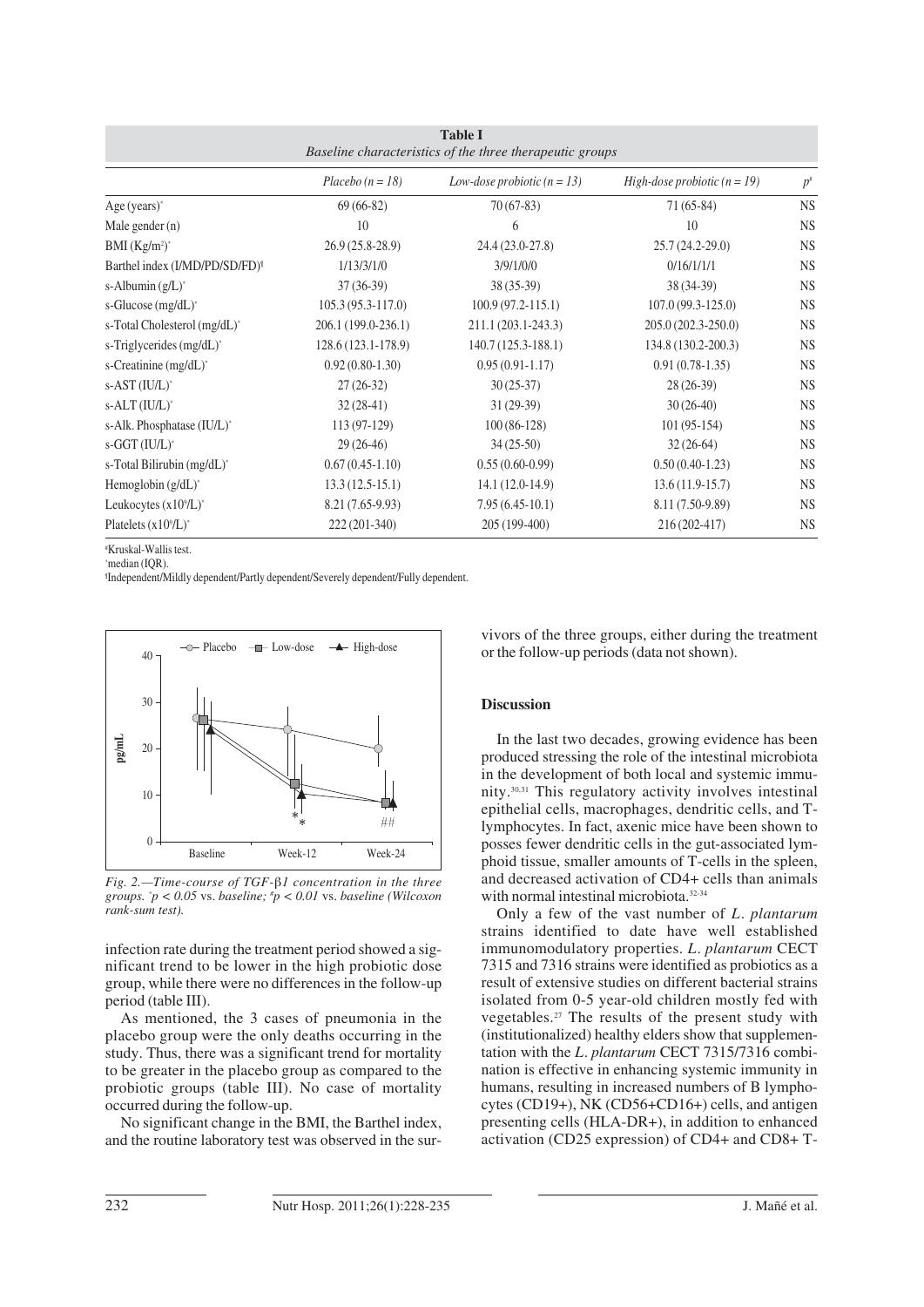| $\%$        |                     | <b>Baseline*</b>    | End of treatment (week 12)  | End follow-up (week 24)     |
|-------------|---------------------|---------------------|-----------------------------|-----------------------------|
| $CD3+$      | Placebo             | $67.8(51.9-73.5)$   | $61.0(59.6-71.8)$           | $64.3(56.2-69.0)$           |
|             | Low-dose probiotic  | $71.1(56.5-73.1)$   | $67.7(56.6-75.6)$           | $64.7(58.6 - 73.3)$         |
|             | High-dose probiotic | $66.8(59.1-75.6)$   | 71.6 (58.0-76.4)            | $66.5(59.5-72.1)$           |
| $CD4+$      | Placebo             | $37.7(32.3-45.0)$   | 34.1 (27.8-43.3)            | 37.5 (32.6-40.4)            |
|             | Low-dose probiotic  | 37.5 (27.4-46.8)    | $36.1(30.1-44.9)$           | $36.1(30.8-45.2)$           |
|             | High-dose probiotic | 35.9 (24.9-42.8)    | $30.9(26.3-38.9)$           | $30.0(24.9-38.4)$           |
| $CD4+CD25+$ | Placebo             | $13.9(10.3-22.4)$   | $14.2(13.3-26.4)$           | $15.3(12.4-22.3)$           |
|             | Low-dose probiotic  | $12.2(8.9-18.0)$    | $17.0(11.1-22.2)^{*}$       | $14.3(10.2 - 21.9)$         |
|             | High-dose probiotic | $11.6(10.6-20.2)$   | $15.4(11.0-21.3)$           | $14.5(9.8-20.1)$            |
| $CD8+$      | Placebo             | $21.3(12.2 - 26.3)$ | $18.5(12.9-26.2)$           | $21.7(13.2 - 28.4)$         |
|             | Low-dose probiotic  | $20.6(13.3-28.4)$   | $19.1(12.3-30.4)$           | $19.4(12.9-30.1)$           |
|             | High-dose probiotic | $22.2(17.7-36.4)$   | $23.4(21.7-36.9)$           | $23.5(20.6-37.7)$           |
| $CD8+CD25+$ | Placebo             | $3.3(1.6-4.8)$      | $3.2(2.2-4.5)$              | $3.1(2.5-4.1)$              |
|             | Low-dose probiotic  | $3.4(2.2-4.9)$      | $3.7(2.6-6.3)$              | $3.9(2.3-4.9)$              |
|             | High-dose probiotic | $2.9(2.1-4.9)$      | $3.8(2.9-6.0)$ <sup>*</sup> | $3.9(2.4-6.1)$ <sup>*</sup> |
| $CD19+$     | Placebo             | $6.3(6.0-8.3)$      | $6.4(6.2-10.7)$             | $6.4(5.9-10.4)$             |
|             | Low-dose probiotic  | $5.9(5.1-8.4)$      | $6.8(6.2-9.1)^{*}$          | $7.6(5.4-11.9)^{*}$         |
|             | High-dose probiotic | $6.7(4.9-7.5)$      | $6.8(4.8-7.9)$              | $6.7(4.5-7.8)$              |
| CD56+CD16+  | Placebo             | $18.1(10.3-28.6)$   | $18.4(14.3-27.1)$           | $18.4(15.5-26.9)$           |
|             | Low-dose probiotic  | $17.2(11.4-25.5)$   | $19.5(11.4-27.9)$           | $17.2(14.4-26.9)$           |
|             | High-dose probiotic | $16.9(10.4-24.4)$   | 19.8 (10.4-32.8)*           | $18.0(12.5-33.5)^{*}$       |
| HLA-DR+     | Placebo             | $6.8(6.3-8.3)$      | $6.1(5.8-7.4)$              | $7.3(5.9-8.6)$              |
|             | Low-dose probiotic  | $6.5(6.2-9.3)$      | $7.5(7.2-9.2)^{*}$          | $7.5(6.4-9.7)^{*}$          |
|             | High-dose probiotic | $6.3(5.6-8.1)$      | $6.3(5.6-7.0)$              | $6.0(5.0-6.9)$              |

**Table II** 

# No differences among the three groups were observed at baseline for none of the phenotypes (Kruskal-Wallis test).

\* P < 0.03 *vs.* Baseline (Wilcoxon rank-sum test)¶ Independent/Mildly dependent/Partly dependent/Severely dependent/Fully dependent.

cells. These results are in agreement with previous studies which have shown that the intake of lactic acid producing bacteria increases the CD4+, CD25+, CD19+ and CD56+ phenotypes in peripheral blood cells from elderly volunteers.23,35 Taken together, these findings prove the usefulness of probiotic bacteria to cope with the process of immunosenescence in the elderly.

One of the aims of the study was to assess which of two probiotic dosages had the greatest immune enhancing effects. Unexpectedly, however, we found not quantitative but qualitative differences in the immunological effects between the two evaluated dosages. Supplementation with 5·108 cfu/day of the *L. plantarum* CECT7315/7316 mixture (low dose) was associated with changes in the blood cell subsets suggesting an enhanced immuneregulatory and/or Th2 polarized response (increased CD4+CD25+, CD19+, and HLA-DR+ cells).36-38 In contrast, using a daily probiotic dose ten times greater (high dose) resulted in a significant increase of potentially cytotoxic (CD8+  $CD25+$ ,  $CD56+CD16+$ ) cell phenotypes<sup>39</sup> in peripheral blood.

These findings open the possibility to use different probiotic dosage for different indications. For instance, one could anticipate that low doses might be useful as coadjuvant therapy to vaccinations<sup>40,41</sup> —as far as they promote acquired humoral immune responses—, while higher doses might be useful to prevent infections $17 - as$ they promote more immediate and unspecific cellular responses.

The observed decrease in plasma TGF-β1 concentration associated to *L. plantarum* CECT 7315/7316 supplementation, no matter which dose was administered, deserves special comment. TGF-β1 belongs to a superfamily of cytokines which regulate a plethora of developmental processes, and a disruption of their activity has been involved in a variety of human diseases ranging from fibrotic diseases to the progression of many cancers.42 Immunological actions of TGF-β1 include inhibition of dendritic cell maturation and NK activity.43 More recently, its fundamental role in the polarization of the Th17 response has been related to highly pro-inflammatory T cell subset and to some autoimmune processes, $44,45$  which could be particularly relevant in the elderly.46

All these immunomodulatory actions of *L. plantarum* CECT 7315/7316 might have a positive impact on clinical outcome. Indeed, in spite that the present trial is clearly underpowered to assess clinical end points, a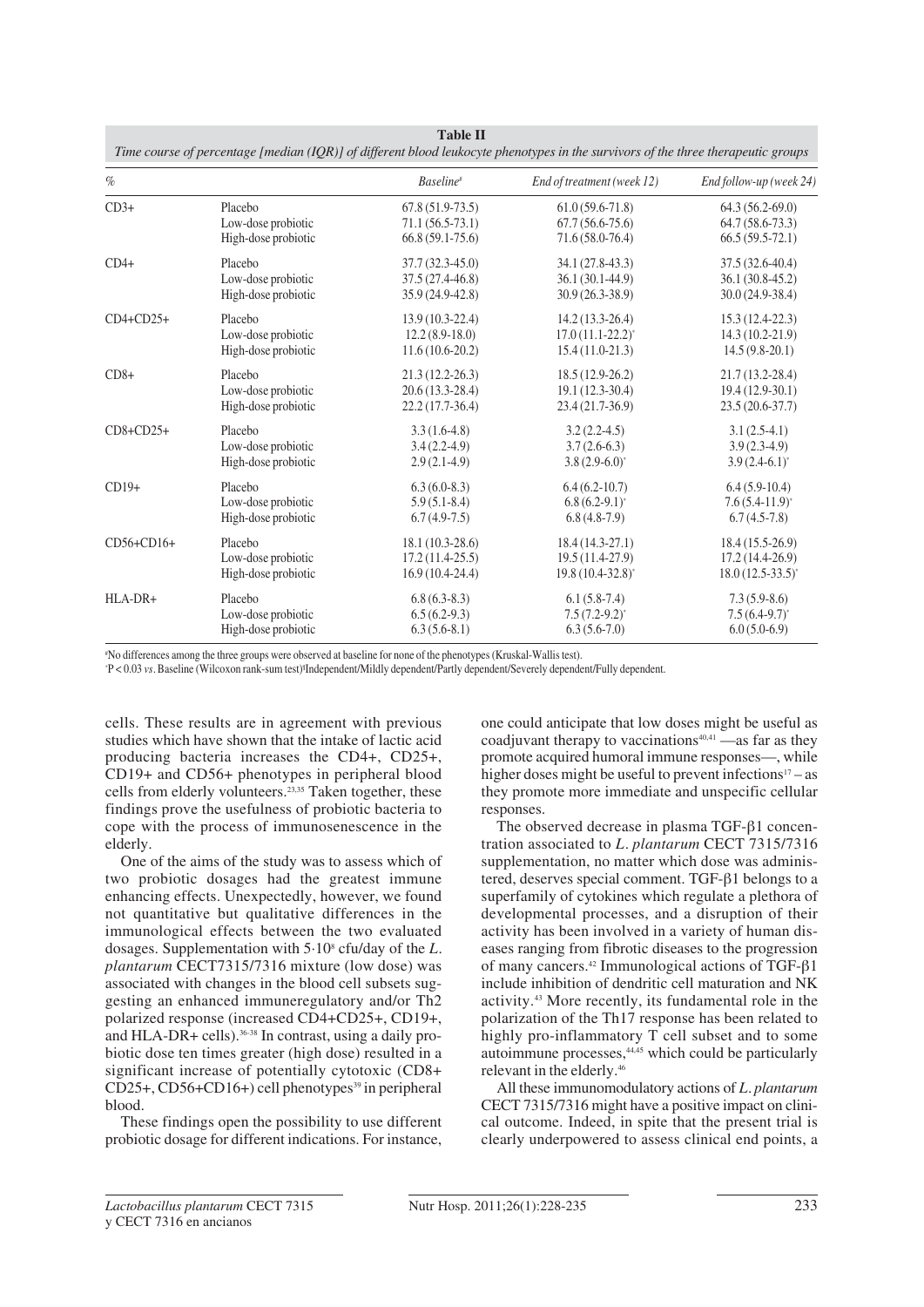| <b>Table III</b> |  |
|------------------|--|

| Infections and mortality during the treatment and follow-up periods in the three therapeutic groups |         |                    |                     |                                 |  |  |
|-----------------------------------------------------------------------------------------------------|---------|--------------------|---------------------|---------------------------------|--|--|
|                                                                                                     | Placebo | Low-dose probiotic | High-dose probiotic | <i>p</i> for trend <sup>*</sup> |  |  |
| Infections during treatment period                                                                  | 4/18    | 3/13               | 0/19                | 0.049                           |  |  |
| Infections during follow-up period                                                                  | 3/15    | 2/13               | 3/19                | <b>NS</b>                       |  |  |
| Mortality during treatment period                                                                   | 3/18    | 0/13               | 0/19                | 0.037                           |  |  |
| Mortality during follow-up period                                                                   | 0/15    | 0/13               | 0/19                | <b>NS</b>                       |  |  |

\* Chi-square test.

positive effect of probiotic supplementation on both infection rate and survival is suggested. Nevertheless, these promising data must be confirmed in larger trials specifically designed to assess clinical outcomes.

#### **Conflict of interest statement**

JM, MAG, JE, JC, SA, MAB, and EC share the authorship of the patent involving the probiotic strains used in this trial. JE, JC, SA, and MAB are affiliates of AB-BIOTICS, the company that developed the probiotic strains.

#### **Statement of authorship**

JM and EP contributed to the design of the trial, immunological measurements and drafting of manuscript. VL performed the immunological studies. MAG contributed to the design of the trial. JE, SA, and MAB contributed to the design of the trial and provided significant advice on the properties of the probiotic strains used. JC collected clinical data and performed the statistical analysis. EC contributed to the design of the study, collection of data, statistical analysis and drafting of the manuscript. The final version of the manuscript has been approved by all the authors.

#### **Acknowledgements**

The authors are in debt with Dr. Margarita Méndez-Sánchez (from "Llars Mundet", Barcelona, Spain), and Dr. Montserrat Pérez-Carre (from "Center Assistencial Dr. Emili Mira", Sta. Coloma de Gramenet, Spain).

This study was funded by CARINSA, ACC10 (Catalan Government) and PROFIT-CDTI (Spanish Government).

#### **References**

- 1. Heczko PB, Strus M, Kochan P. Critical evaluation of probiotic activity of lactic acid bacteria and their effects. *J Physiol Pharmacol* 2006; 57 (Suppl. 9): 5-12.
- 2. Szajewska H, Mrukowicz JZ. Probiotics in the treatment and prevention of acute infectious diarrhea in infants and children: a

systematic review of published randomized, double-blind, placebo-controlled trials. *J Pediatr Gastroenterol Nutr* 2001; 33 (Suppl. 2): S17-S25.

- Van Niel CW, Feudtner C, Garrison MM, Christakis DA. Lactobacillus therapy for acute infectious diarrhea in children: a meta-analysis. *Pediatrics* 2002; 109: 678-684.
- 4. Gao XW, Mubasher M, Fang CY, Reifer C, Miller LE. Doseresponse efficacy of a proprietary probiotic formula of Lactobacillus acidophilus CL1285 and Lactobacillus casei LBC80R for antibiotic-associated diarrhea and Clostridium difficileassociated diarrhea prophylaxis in adult patients. *Am J Gastroenterol* 2010; 105: 1636-1641.
- 5. Ishikawa H, Akedo I, Umesaki Y, Tanaka R, Imaoka A, Otani T. Randomized controlled trial of the effect of bifidobacteriafermented milk on ulcerative colitis. *J Am Coll Nutr* 2002; 22: 56-63.
- 6. Kato K, Mizuno S, Umesaki Y, Ishii Y, Sugitani M, Imaoka A, et al. Randomized placebo-controlled trial assessing the effect of bifidobacteria-fermented milk on active ulcerative colitis. *Aliment Pharmacol Ther* 2004; 20: 1133-1141.
- 7. Tursi A, Brandimarte G, Giorgetti GM, Forti G, Modeo ME, Gigliobianco A. Low-dose balsalazide plus a high-potency probiotic preparation is more effective than balsalazide alone or mesalazine in the treatment of acute mild-to-moderate ulcerative colitis. *Med Sci Monit* 2004; 10: 126-131.
- 8. Miele E, Pascarella F, Giannetti E, Quaglietta L, Baldassano RN, Staiano A. Effect of a probiotic preparation (VSL#3) on induction and maintenance of remission in children with ulcerative colitis. *Am J Gastroenterol* 2009; 104: 437-443.
- 9. Sood A, Midha V, Makharia GK, Ahuja V, Singal D, Goswami P, et al. The probiotic preparation, VSL#3 induces remission in patients with mild-to-moderately active ulcerative colitis. *Clin Gastroenterol Hepatol* 2009; 7: 1202-9, 1209.
- 10. Elahi B, Nikfar S, Derakhshani S, Vafaie M, Abdollahi M. On the benefit of probiotics in the management of pouchitis in patients underwent ileal pouch anal anastomosis: a meta-analysis of controlled clinical trials. *Dig Dis Sci* 2008; 53: 1278- 1284.
- 11. Gionchetti P, Rizzello F, Morselli C, Poggioli G, Tambasco R, Calabrese C et al. High-dose probiotics for the treatment of active pouchitis. *Dis Colon Rectum* 2007; 50: 2075-2082.
- 12. Moayyedi P, Ford AC, Talley NJ, Cremonini F, Foxx-Orenstein A, Brandt LJ et al. The efficacy of probiotics in the therapy of irritable bowel syndrome: a systematic review. *Gut* 2010; 59: 325-332.
- 13. Brenner DM, Moeller MJ, Chey WD, Schoenfeld PS. The utility of probiotics in the treatment of irritable bowel syndrome: a systematic review. *Am J Gastroenterol* 2009; 104: 1033-1049.
- 14. Osborn DA, Sinn JK. Probiotics in infants for prevention of allergic disease and food hypersensitivity. *Cochrane Database Syst Rev* 2007; CD006475.
- 15. Kalliomaki M, Antoine JM, Herz U, Rijkers GT, Wells JM, Mercenier A. Guidance for substantiating the evidence for beneficial effects of probiotics: prevention and management of allergic diseases by probiotics. *J Nutr* 2010; 140: 713S-721S.
- 16. De Vrese M., Winkler P, Rautenberg P, Harder T, Noah C, Laue C et al. Effect of Lactobacillus gasseri PA 16/8, Bifidobacterium longum SP 07/3, B. bifidum MF 20/5 on common